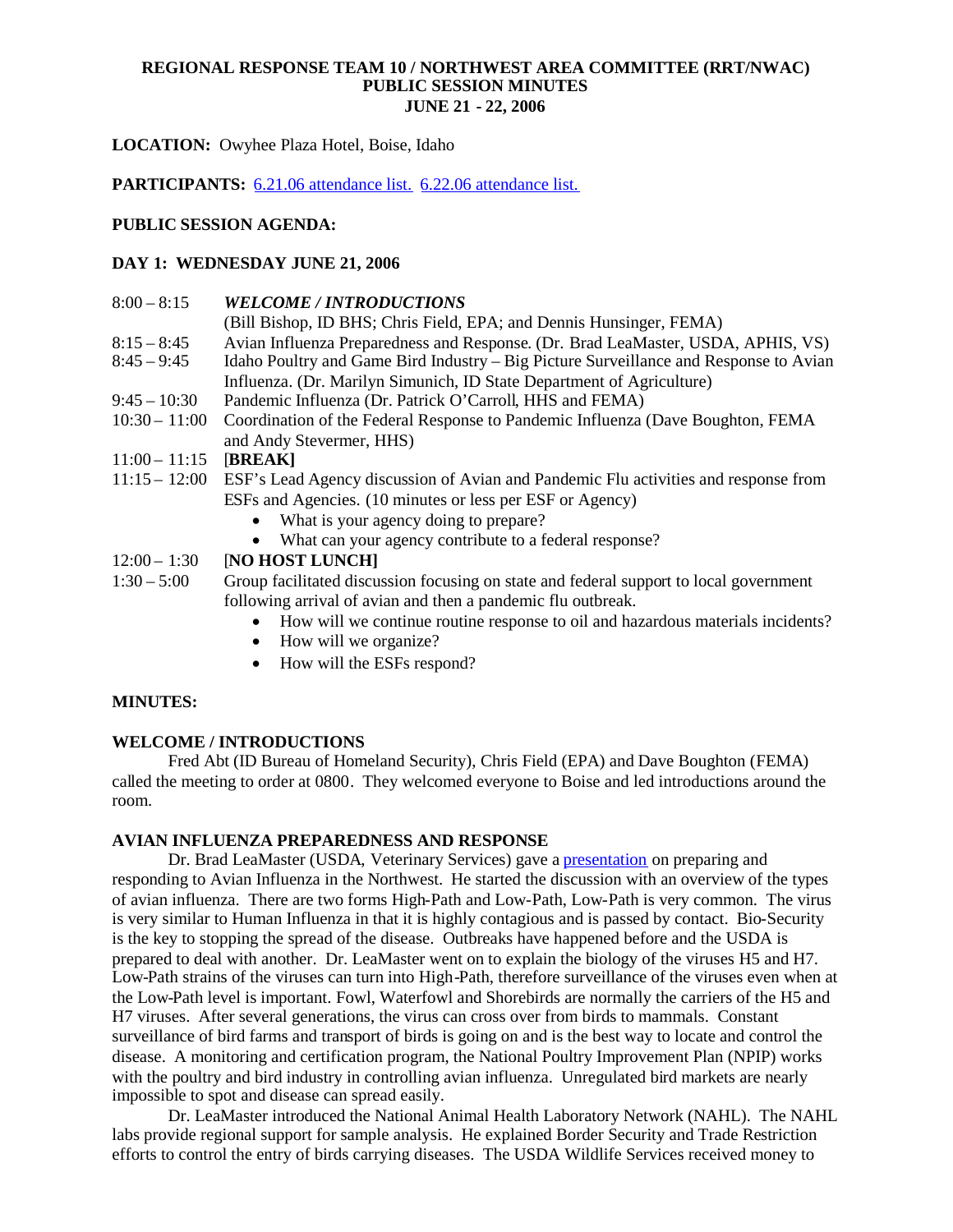**JUNE 21 - 22, 2006**

conduct surveillance on wild birds; they are doing work in Alaska now. Dr. LeaMaster provided some information on Outreach and Education efforts to protect the industry and the public from Avian Influenza. He also explained the USDA's role in ESF-8 of the National Response Plan. Visit the Pandemic Flu website for more information.

# **IDAHO POULTRY AND GAME BIRD INDUSTRY – BIG PICTURE SURVEILLANCE AND RESPONSE TO AVIAN INFLUENZA**

Dr. Marilyn Simunich (ID State Department of Agriculture) presented information on the State of Idaho's efforts to control and respond to Avian Influenza. Dr. Simunich began by giving an overview of the bird industry in Idaho. There is only one commercial poultry operation in the state, but there are many game bird operations totaling over 1,000,000 birds. She identified three surveillance systems in place that are used in Idaho the NPIP-Commercial Poultry, NPIP-Upland Game Birds, and the LBMS – Live Bird Market System. She also identified areas of no surveillance such as Backyard Bird Markets and Bird Athletes.

Dr. Simunich went into detail about how the surveillance and response works in Idaho. When H5 and H7 viruses are found in commercial poultry action is made, if they are found in game birds no overt action is made. If the Asian H5N1 strain is found in any bird, control methods are enacted. Idaho has created an Initial Response and Containment Plan for H5/H7 Low-Path Avian Influenza.

#### **PANDEMIC INFLUENZA**

Dr. Patrick O'Carroll, MD provided a presentation on how Pandemic Influenza works and why we are worried about it now. He noted that this new H5N1 virus satisfies every pre-requisite to be a Pandemic, excluding sustained and rapid human to human spread. Pandemic Influenza has happened before and will happen again but the numbers show that historic worldwide Pandemics have a <1% mortality rate, and with the response structure currently in place there is a light at the end of the tunnel.

Dr. O'Carroll gave a quick biology lesson on Influenza in general. He introduced the idea of Drift vs. Shift. Drift is what occurs every year with Human Influenza; Shift is what can cause Pandemics. Slow transmissibility could allow scientists to develop a vaccine. Fast transmissibility can cause a mass spread before a vaccine becomes available.

He gave a status report stating that there is still very limited human to human transmission. In early 2004 cases began popping up in SE Asia. Beginning in 2005 the disease started spreading more rapidly into China, and in early 2006 cases began to show up in Europe. As of now the mortality rate is at 57% for those who are infected, the number is probably lower because only the most sick are identified as being infected. Dr. O'Carroll gave some recommendations from the World Health Organization on preparing for a Pandemic Avian Influenza, all of which the United States is doing.

Dr. O'Carroll also brought up things that we all can do to protect our families and our workplace. Those include not showing up to work when you're sick, educate yourself, keep supplies, medications and materials at home, and take precautions to prevent the spread of the disease. Visit the Pandemic Flu website for more information.

#### **COORDINATION OF FEDERAL RESPONSE TO PANDEMIC INFLUENZA**

Dave Boughton (FEMA) and Andy Stevermer (HHS) **presented** thoughts on how the Federal Government as a whole (between agencies) would respond to Pandemic Influenza. Creating a plan is the first step in coordinating a response. Mr. Stevermer explained that the National Response Plan will be the basis for the Pandemic plan. The plan will outline methods and delineate the Federal Response to a Pandemic disaster. He noted that a Pandemic disaster would not be run under a Stafford Act emergency but as an Incident of National Significance. He explained that a declaration of a Public Health Emergency by HHS would de-regulate public health care and grant some authorities to respond.

Mr. Boughton stated that FEMA would take the lead on a Pandemic response. He went on to explain that the NRP and ICS will be used to coordinate how the different agencies will work together. The take home message for each agency is: How can your agency help stop or slow the spread of the disease?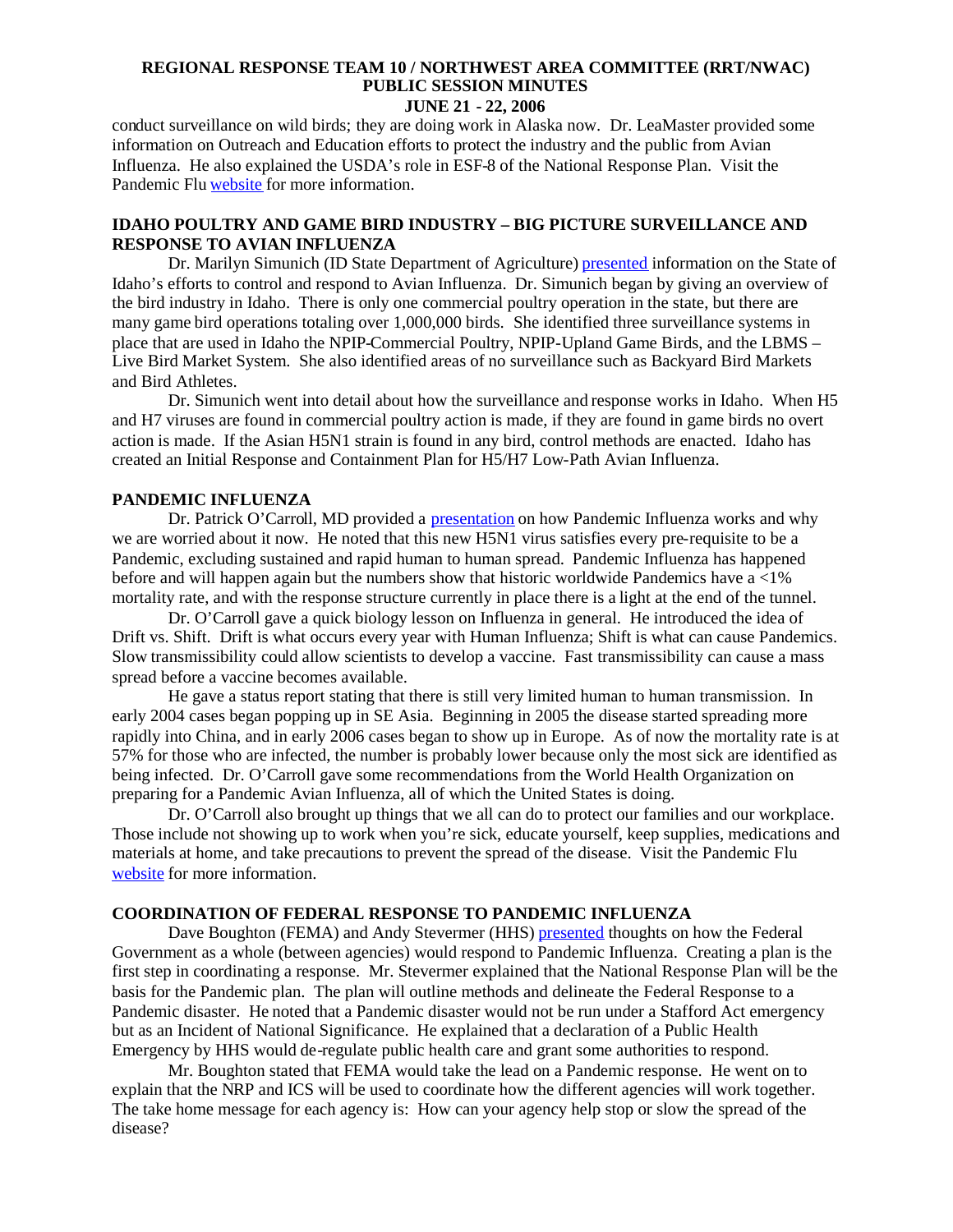# **JUNE 21 - 22, 2006**

#### **ESF'S LEAD AGENCY DISCUSSION OF AVIAN AND PANDEMIC FLU ACTIVITIES AND RESPONSE FROM ESF'S AND AGENCIES**

Dave Boughton (FEMA) invited each ESF lead agency to describe what they are doing to prepare for a Pandemic Influenza response.

- **ESF-1:** Dolph Diemont (DOT) said that the US DOT put out a Pandemic Flu plan about 6 months ago, knowing that the DOT will be greatly impacted. Each mode of transportation was also directed to put out they're own plan. He explained that they are encouraging and training worker safety, including increasing work at home possibilities. In late January or early February DOT will host a COOP exercise "Flu the COOP" with ESF-8 and possibly others.
- **ESF-2:** DHS Not Present, See ESF-7
- **ESF-3:** Not Present
- **ESF-4:** David Summer (USFS) explained that they have developed workforce protection plans for Pandemic Flu. He estimated that up to 40% of their workforce will be engaged in the response. The Forest Service can bring in Command and Control structures with Incident Management Teams. He stated that the Forest Service would like to know where exactly they fit in the Pandemic Flu response plan.
- **ESF-5:** Dave Boughton (FEMA) said that they will set up a JFO somewhere immediately in response to a Pandemic. They will also provide Federal Operations Support as requested. FEMA is providing work at home support and social distancing opportunities to their employees.
- **ESF-6:** DHS Not Present
- **ESF-7:** Ray Robins (GSA) stated that GSA has an interim plan for Pandemic Flu and it will be updated frequently. They hope to generate more of a checklist type plan. He sees GSA as support to all Federal Agencies not the General Public. GSA already has a good work at home plan, but they look to expand it.
- **ESF-8:** Andy Stevermer (HHS) presented Health and Human Service's Pandemic Flu planning updates.
- **ESF-9:** Not Present
- **ESF-10:** Beth Sheldrake (EPA) explained that the EPA continues to do COOP planning. They are also working with the state and APHIS to provide technical support on carcass disposal. The EPA is training their OSCs to integrate in with APHIS and USFWS to deal with de-population. Education on personal protection is also ongoing. Ms. Sheldrake said the EPA is working with the oil and chemical industries to plan for controlled shut downs with minimum personnel. EPA can provide decontamination of responders and the public as well as ICS trained personnel to fill in other positions. Captain Steve Metruck (USCG) explained that the Coast Guard will work to keep the Ports open for commerce.
- **ESF-11:** Dr. Brad LeaMaster (USDA) discussed what the USDA is doing to prepare for a Pandemic response. They are developing SOPs and coordinating with local and state authorities. The first responder personnel are also been trained in PPE and HAZWOPER.
- **ESF-12:** Not Present
- **ESF-13:** A Department of Justice representative delineated what the needs may be in this type of response including mass mobilization of law enforcement.
- **ESF-14:** Dennis Burton (FEMA) explained that they have yet to approve a plan, but hopes that ESF-14 will play a big role in a Pandemic Flu response.
- **ESF-15:** Not Present

# **GROUP FACILITATED DISCUSSION FOCUSING ON STATE AND FEDERAL SUPPORT TO LOCAL GOVERNMENT FOLLOWING ARRIVAL OF AVIAN AND THEN A PANDEMIC FLU OUTBREAK**

Mark Pelty (HHS) led a group exercise developed by the Department of Defense to help response officials discuss planning and response to various stages of a Pandemic Influenza outbreak. The meeting participants were broken into functional groups based on ESF. There were four successive periods in the exercise, each one adding scenarios on to the previous. At the end of each stage, discussion points were given and each group deliberated on the points and gave a summary of their discussion.

#### **ADJOURNMENT**

The RRT/NWAC Public Session Day 1 concluded at 1700.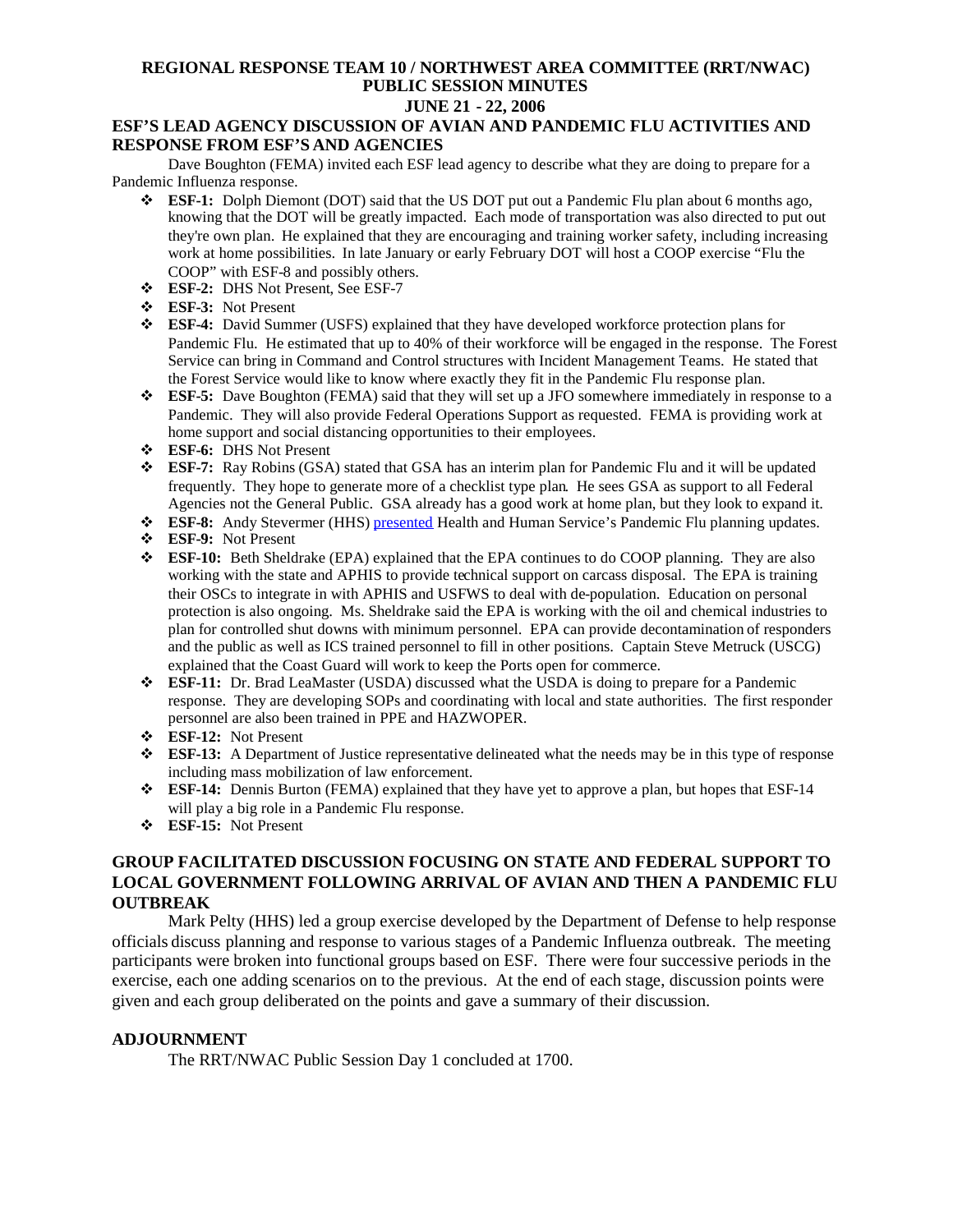### **DAY 2: THURSDAY JUNE 22, 2006**

- 8:00 8:10 *WELCOME / INTRODUCTIONS*
	- (Bill Bishop, ID BHS; Chris Field, EPA; and Dennis Hunsinger, FEMA)
- 8:10 8:25 2006 NWACP Updates (Matt Bernard, USCG)
- 8:25 8:35 FEMA Region 10 Updates (Dave Boughton, FEMA)
- 8:35 9:00 Pre-positioned Equipment Program (PEP) release protocols. (Vince Cacanindin, FEMA)
- 9:00 10:00 NW RISC Updates
	- ESF/Agency Reports
		- 1) Transportation
		- 2) Communications
		- 3) Public Works and Engineering
		- 4) Firefighting
		- 5) Emergency Management
		- 6) Mass Care, Housing, and Human Services
		- 7) Resource Support
		- 8) Public Health and Medical Services
		- 9) Urban Search and Rescue
		- 10) Oil and Hazardous Materials Response
		- 11) Agriculture and Natural Resources
		- 12) Energy
		- 13) Public Safety and Security
		- 14) Long-Term Community Recovery and Mitigation
		- 15) External Affairs
- 10:00 10:15 Resources at Risk (Elaine Johnson, Refuge Manager, Deer Flats NWR)
- 10:15 11:00 Workgroup Updates
	- Steering Committee
	- $\bullet$  GRP
	- Communications and Public Outreach
	- Response Technologies
	- Logistics
	- Hazardous Substances
	- Wildlife
- 11:00 11:40 RRT/NWAC Agency Updates
- 11:40 11:45 General Discussion of Joint Meeting
- 11:45 11:50 Set Meeting Dates for 2007 and Adjourn

#### **MINUTES:**

#### **WELCOME / INTRODUCTIONS**

Captain Joe Rodriguez (USCG D13) and Chris Field (EPA) called the meeting to order at 0800. They welcomed everyone and led introductions around the room.

# **2006 NWACP UPDATES**

Matt Bernard (USCG) presented updates made to the NWACP in 2006. He explained the process of making changes to the plan. A summary of the updates are stated on the presentation. Capt. Rodriguez (USCG) stated that some of the Chapter 2000 (Command) changes were made in response to lessons learned from Hurricane Katrina. Jack Wylie (ODEQ) explained the inclusion of economic resources into GRPs. Ruth Yender (NOAA) outlined the update to the Dispersant Use Policy in a presentation. Included in the new policy is an Authorization Checklist for the FOSC. The 2006 NWACP can be found at the NWACP page on the RRT/NWAC website.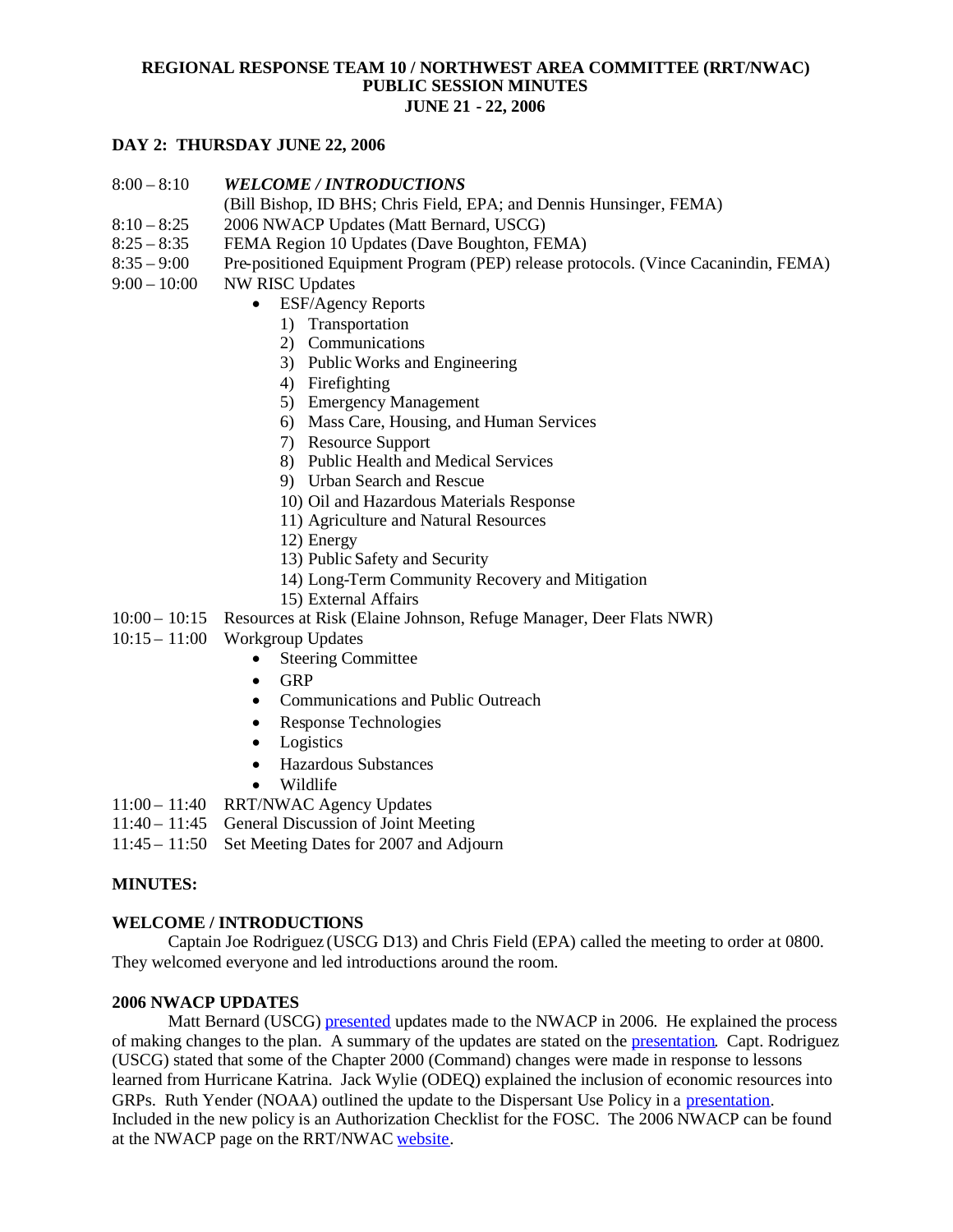#### **FEMA REGION 10 UPDATES**

Dave Boughton (FEMA) provided some updates on FEMA Region 10 activities. There have been some significant personnel changes. Regional Director John Pennington has announced his resignation affective July 10. He has taken a job as Emergency Manager for Snohomish County, WA. Dennis Hunsinger will assume responsibilities as acting Regional Director. There are still many vacancies in FEMA Region 10 that will be advertised soon. FEMA Region 10 is backup to Region 6 (Texas, Louisiana) therefore they are severely impacted by Hurricanes.

# **PRE-POSITIONED EQUIPMENT PROGRAM (PEP) RELEASE PROGRAM**

Dave Boughton (FEMA) explained the Pre-Positioned Equipment Program (PEP). The PEP stores HAZMAT equipment such as Personal Protective Equipment (PPE). FEMA headquarters provides the equipment, but it is managed by local government. Currently in Region 10 it is managed by King County, WA.

#### **RISC UPDATES**

Each RISC agency gave an update to the meeting, details are as follows:

- **ESF-1:** Dolph Diemont (DOT) said that after the Pacific Peril exercise, the DOT has been soliciting feedback from local and state participants on how it went. Another exercise DOT is planning is called "Flu the COOP" which is an Avian Flu Continuity of Operations (COOP) exercise. They have also been evaluating state evacuation plans in response to the 2005 Hurricane season. DOT is re-organizing to be more prepared to handle certain types of emergencies.
- **ESF-2:** Ray Robins (GSA) discussed some organizational changes within GSA. Some new telecommunications personnel have been hired.
- **ESF-3:** None
- **ESF-4:** None
- **ESF-5:** FEMA Region 10 Updates Section
- **ESF-6:** None
- **ESF-7:** Ray Robins (GSA) announced that GSA has recently hired a security coordinator for Region 10 to oversee security at the over 600 buildings they manage in Region 10.
- **ESF-8:** Andy Stevermer (HHS) gave an update on HHS reorganization including the creation of 25 response teams including public health support teams and mental health teams as well as emergency medical shelters. HHS is now also required to support ESF-6 in a more robust manner. The National Disaster Medical System (NDMS) has been put back into the control of HHS.
- **ESF-9:** Dave Boughton (FEMA) said that there are teams being trained in water (not swift water) rescue, in response to the hurricanes.
- **ESF-10:** Captain Joe Rodriguez (USCG) stated that since the hurricane response the USCG has developed Pre-Scripted Mission Assignments to help with an expedited response. Certain Coast Guard Flight Officers have been pre-designated as Principal Federal Officer (PFO) for various geographic areas. Chris Field (EPA) said that the EPA had a large piece of the Hurricane response and one thing that came out of it was to possibly add a search and rescue portion to ESF-10. The EPA is concerned with how many times ESF-10 comes up in the command structure and wonders how it can fill all of the positions.
- **ESF-11:** None
- **ESF-12:** None
- **ESF-13:** A Department of Justice (DOJ) representative explained how DOJ is taking over ESF-13. They are still learning from the Katrina After Action Report and are incorporating lessons learned into their plan. Having law enforcement authority at local levels is one main issue being worked on.
- **ESF-14:** Dennis Burton (FEMA) announced that he is new to this assignment. He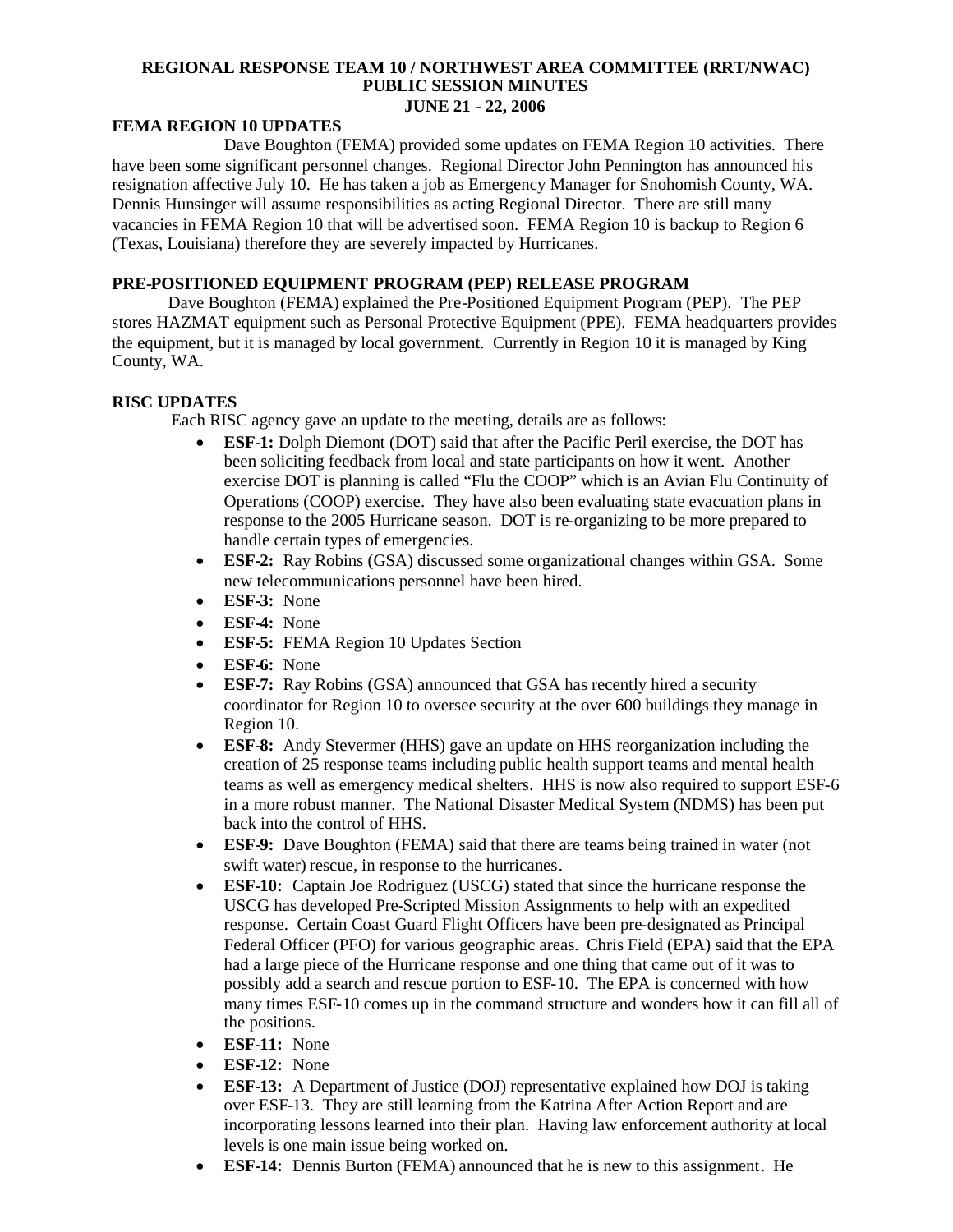# **JUNE 21 - 22, 2006**

explained how the organizational structure will work and talked about an organization meeting in Washington DC.

- **ESF-15:** None
- **State of Idaho:** None
- **State of Oregon:** None
- **State of Washington:** Roger Heib (WA OEM) stated that the state of WA received a \$1.6 million grant for Emergency Management activities including training local authorities. The WA State Legislature and NOAA allotted monies to add 30 more All Hazard Alert Broadcast (AHAB) systems in the state. Washington State was activated for Hurricane Katrina and was asked if they could take evacuees, they agreed to 500.

#### **RESOURCES AT RISK**

Elaine Johnson (USFWS), Regional Director of Deer Flats National Wildlife Refuge, presented information on resources in the refuge that could be impacted from a spill. She gave an overview of the USFWS's National Wildlife System including their mission statement and map of refuges. In addition Ms. Johnson gave a brief history of the Deer Flats National Wildlife Refuge. She noted that 115 miles of the Snake River run through the refuge causing multiple challenges. There are varying habitats and fish and wildlife species in the refuge, as well as grazing and crops. Recreation also occurs on the refuge, mainly hunting, fishing, bird watching, and environmental education. Ms. Johnson also identified locations on the refuge of potential spill locations. Pesticides are also a concern on the refuge. She also noted that Avian Influenza sampling will occur at Deer Flats NWR this fall.

# **WORKGROUP UPDATES**

- **Steering Committee:** Matt Bernard (USCG) listed things the Steering Committee has been working on including:
	- o Getting the 2006 NWACP published.
	- o Developing a Strategic Plan for the upcoming year.
- **Geographic Response Plan (GRP):** Jack Wylie (ODEQ) gave an update on GRP workgroup happenings. He also recognized Mark Lehman (WA Ecology) for his work on the Columbia / Snake River Spill Response Initiative.
- **Communication and Public Outreach:** Matt Bernard (USCG) spoke on behalf of Randy Clark (USCG) to update the meeting what the workgroup has done. They developed and published the Joint Information Center (JIC) manual. They also created some Pre-JIC guidance for early press releases.
- **Response Technologies:** Ruth Yender (NOAA) stated that the majority of the effort this year has been on the new Dispersant Policy.
- **Logistics:** Matt Bernard (USCG) announced that Scott Knudson has developed a charter and will be soliciting membership in the committee.
- **Hazardous Substances:** Matt Bernard (USCG) explained that not much has been done with this workgroup.
- Wildlife: Charlie Hebert (USFWS) presented progress made in the Wildlife workgroup. They've had two meetings this year, and drafted version 5 of a Wildlife Response Section to the NWACP, with hope to get into 2007 NWACP. The group is also drafting a policy for a Wildlife response to Avian Influenza.

# **AGENCY UPDATES**

 **WA Ecology:** Dale Jensen (WA Ecology) stated that WA created two new "Rules" including the Facility Oil Handling Rule and the Oil Spill Contingency Planning Rule. They are now out for public comment. WA Ecology is hiring a Response Technology Coordinator. They have also signed an agreement with King County, WA to utilize infrared technology on helicopters for tracking oil spills. There will also be an increase in spill response equipment caches throughout the state. WA State had 1800 spill reports last year and Meth Lab numbers have decreased.